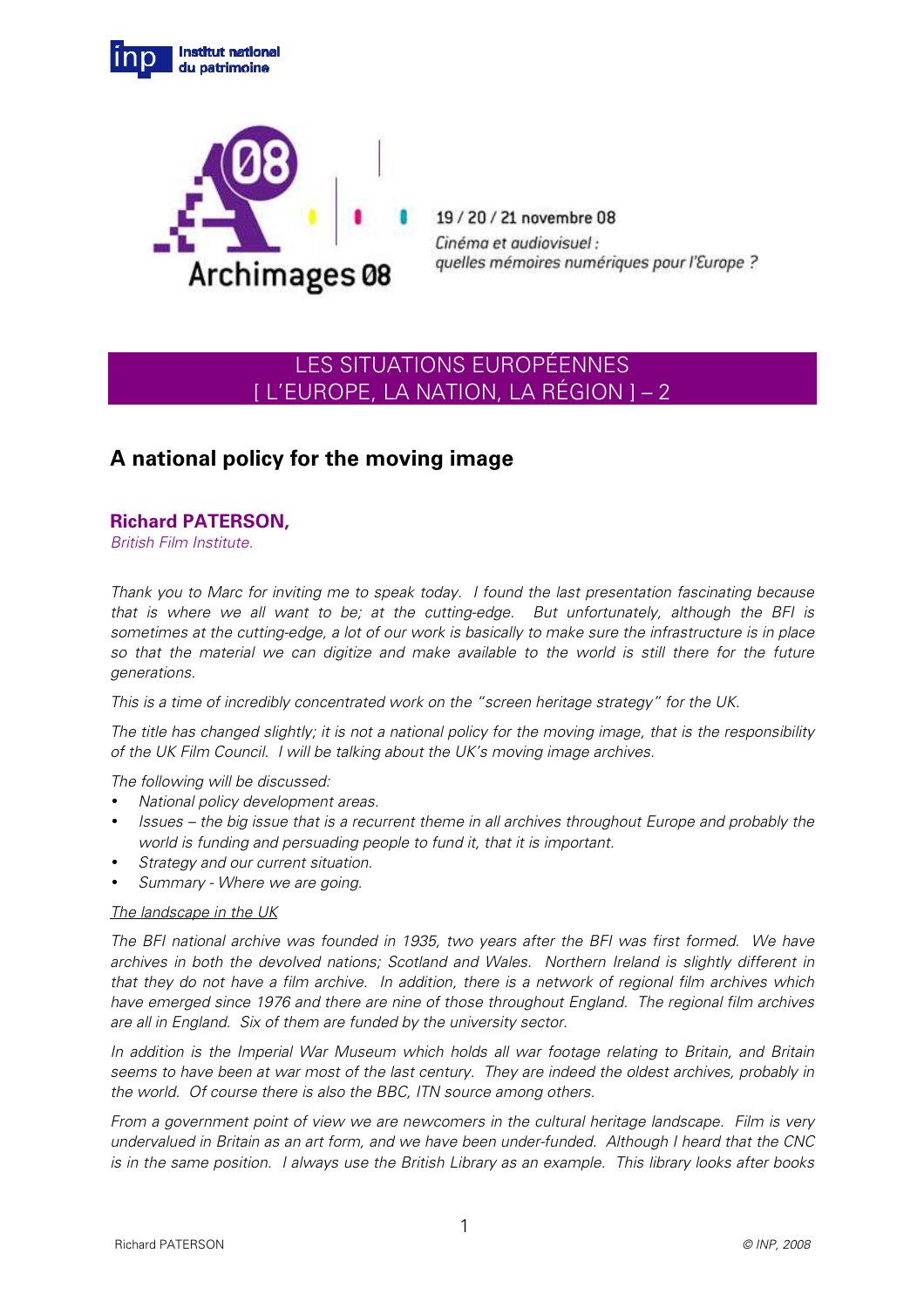

and important manuscripts such as the Magna Carta, it gets twenty times the funding that our archive gets. The argument often put forward to the government is: Their work is important but so is ours.

The key element which has pushed us into the lobbying which went on after 2003 was a critical report of the BFI archive by the National Audit Office. The National Audit Office in Britain examines how public money has been spent and they found an appalling state of technically and in terms of preservation in the BFI archives in 2003. There are many reasons for that; under-funding is a main reason. It lead us to change the way we had been doing things. Since the mid-seventies there had been a program of duplicating nitrate material (what early film was made on) onto safety stock. Unfortunately this was the acetate which then started to turn into vinegar (the vinegar syndrome). There was a decision made after the archive review to change our approach from being preservation by duplication to first preventative conservation and then identifying that material which was important. Curate it, interpret it and begin to make the archive more accessible to the world. Film archives were traditionally in the 1990's driven by one thing which was that they wanted to preserve the films for posterity. The trouble was that posterity was some time in the future and then technology changed and it became possible for posterity to be available today because of the aforementioned elements.

#### The collections

We look after film and television, there are the English regional archives which have a lot of nonfiction and television, and then there are the broadcasters and others as previously mentioned.

#### Conservation Issues

The first is preservation by copying, which started to be seen as not working because of the on-set of the vinegar syndrome where material has been transferred to acetate. Video and digital formats become obsolete, so you always have to leap across formats, migrating from one format to another.

This was the problem we have been facing up to. The "cusp" is the point at which, concerning acetate film, the autocatalysis sets in. This is when the layer of acid on the surface beings to accelerate and begins to eat into the film. Three years ago we found by testing a test validated by the Image Permanence Institute in the United States, we found 12% of the acetate collection was at that point. Eighteen months ago it was 30%; six months ago it was 40%. So we are in danger of losing the acetate collection in the archive, which is an awful situation to be in. We moved into a different mode. The key thing is to go into deep-freeze; freeze it all and arrest the problem. The other material which is okay can be maintained in good conditions. That was the basis of our application to the government.

In terms of active conservation this is what we are doing. We have a cultural program which supports digitization but there are high costs involved.

There was a storage crisis; there was too much material which was not catalogued as it came in. The nitrate film was stored in atomic war-head bunkers in a place called Gaydon in Warwickshire. The air conditioning consisted of the person who was in charge of the site arriving in the morning opening the door at the front, the door at the back and when he went home he closed them. The environmental conditions were therefore horrendous. The 30% figure is now 40% and we were beginning to store film because there was so much arriving in warehouses. We are getting so much material because the laboratories which had previously been holding this film were forced, in the 1970's, along with the distributors, to move their nitrate stock out of urban areas after a disaster. New rules were introduced for any volatile materials in urban areas, so we ended up taking it all. The laboratories which have closed one by one told the BFI there was material available and would we like to come and get it. Therefore, a huge backlog was created. There were no resources from the government to do anything about it.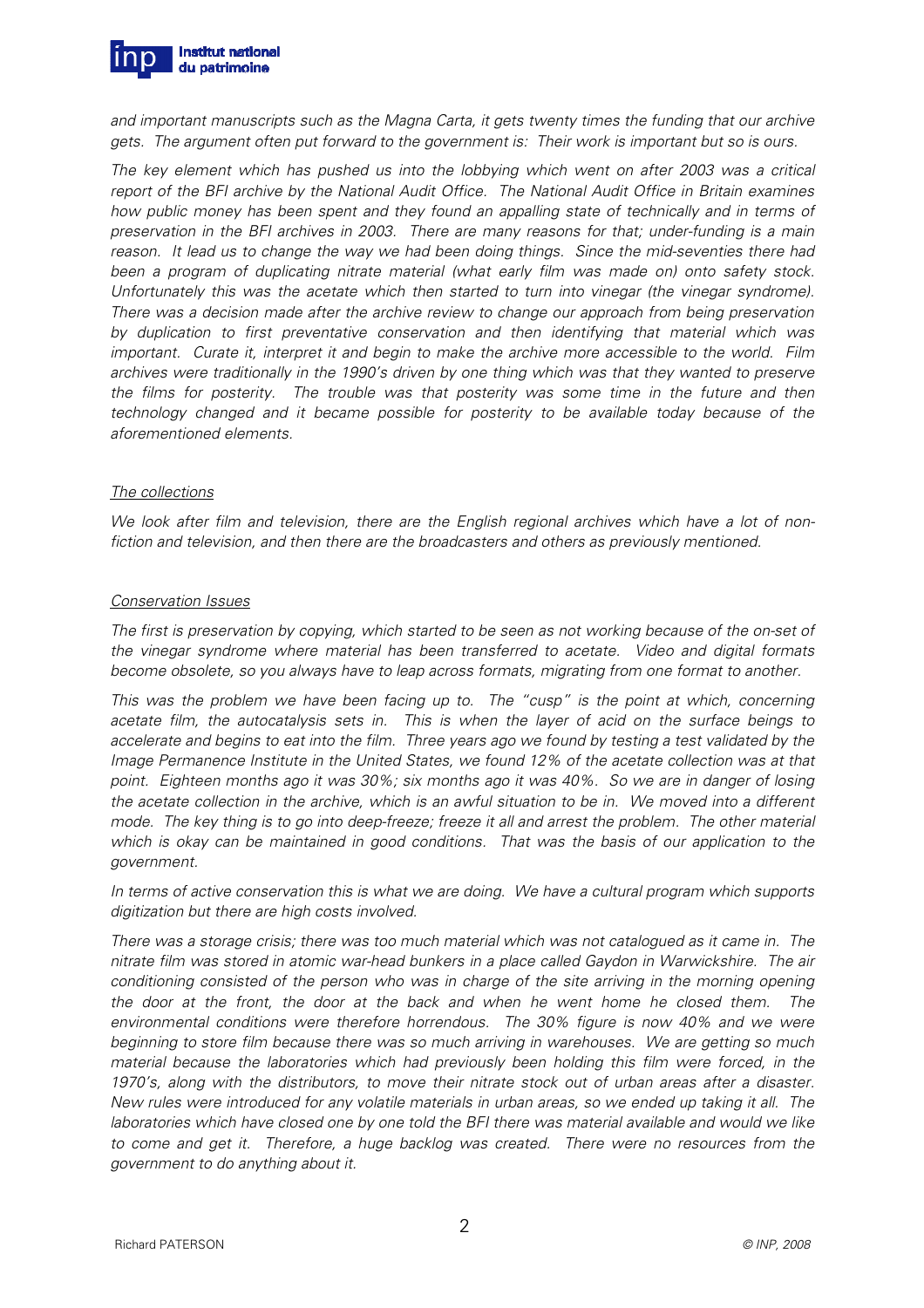

Some advantages:

- Over the 75 years we had built some significant information resources such as a filmographic database which forms the core of the IMDB which many people use. Cardiff University students used to turn up at the BFI, copy down the records from our own electronic records and take them away and someone from Hewlett-Packard managed to turn it into a very successful commercial entity which made them millionaires. If only the BFI had the foresight to realize that was what might happen.
- Technical records are good and we have a subject index which is also good. However, these are legacy databases, they are not integrated and this is a continuing problem which will hopefully be resolved over the next eighteen months.
- We have had some innovative products. We launched Screenonline in 2003 which gives access to British education institutions; all the schools, universities and libraries in the UK. Screenonline is the British history of film and television.
- We have just begun opening Médiathèques in the country which are different from Screenonline in that Screenonline provides clips from films including British films which were funded by American majors. The Médiathèques give access to full-length material and it has been very successful. One was opened two months ago in Derby and one will be opening in Cambridge next February.
- We have a YouTube channel which is getting lots of hits.

There are also a number of negative points:

- The inventory documentation is poor. We have not integrated our databases.
- Scholarship was allowed to lose the cutting-edge it used to have in the 1980's and 1990's. A lot of members of staff have been lost to universities. Half of the university professors of film in Britain about five years ago had worked at the BFI.
- Storage issues. The good thing was that material was made accessible and therefore there is a good story to tell even though behind the scenes the story was not as good.

What can we do in this situation? We have had a critical report from the National Audit Office. A committee of the Houses of Parliament called the Public Accounts Committee which gave the BFI a hard time. Their report lead to that recommendation that we should take the lead with the community and promote good curatorship and increasing accessibility.

Members of parliament are interested in making sure that what they do counts in their constituencies. Bear that in mind because there are two things going on here: one is that you must persuade your political masters that what you are doing is useful, but at the same time you have to ensure that you are doing something which has a long term outcome, that you are protecting, conserving, preserving the film and television heritage.

So we formed a group drawn from the BBC, BFI, MLA (Museum and Libraries Association), NCA (National council of Archives), RFA (Regional Film Archives), RSA (Regional Screen Agencies) and the UKFA (Film Council). A paper went to James Purnell who was the Minister of Film in 2005. This is a situation where you have a Minister for Film who is actually interested in film, previously unheard of. He had been a member of the National Film Theatre for many years. His girlfriend was a film-maker, he understood about archives. These are circumstances which are unparallel. The trouble is that he is intelligent and the trouble with intelligent MP's and Ministers is that they get promoted. He got promoted to become Minister for Working Pensions but in terms of the hierarchy of government it was higher up the chain and he is ambitious. He might become Prime Minister one day. The paper went to him and he was very positive about it. He encouraged us to put forward a bid for money. By the time the bid went in, he had left but the campaign continued.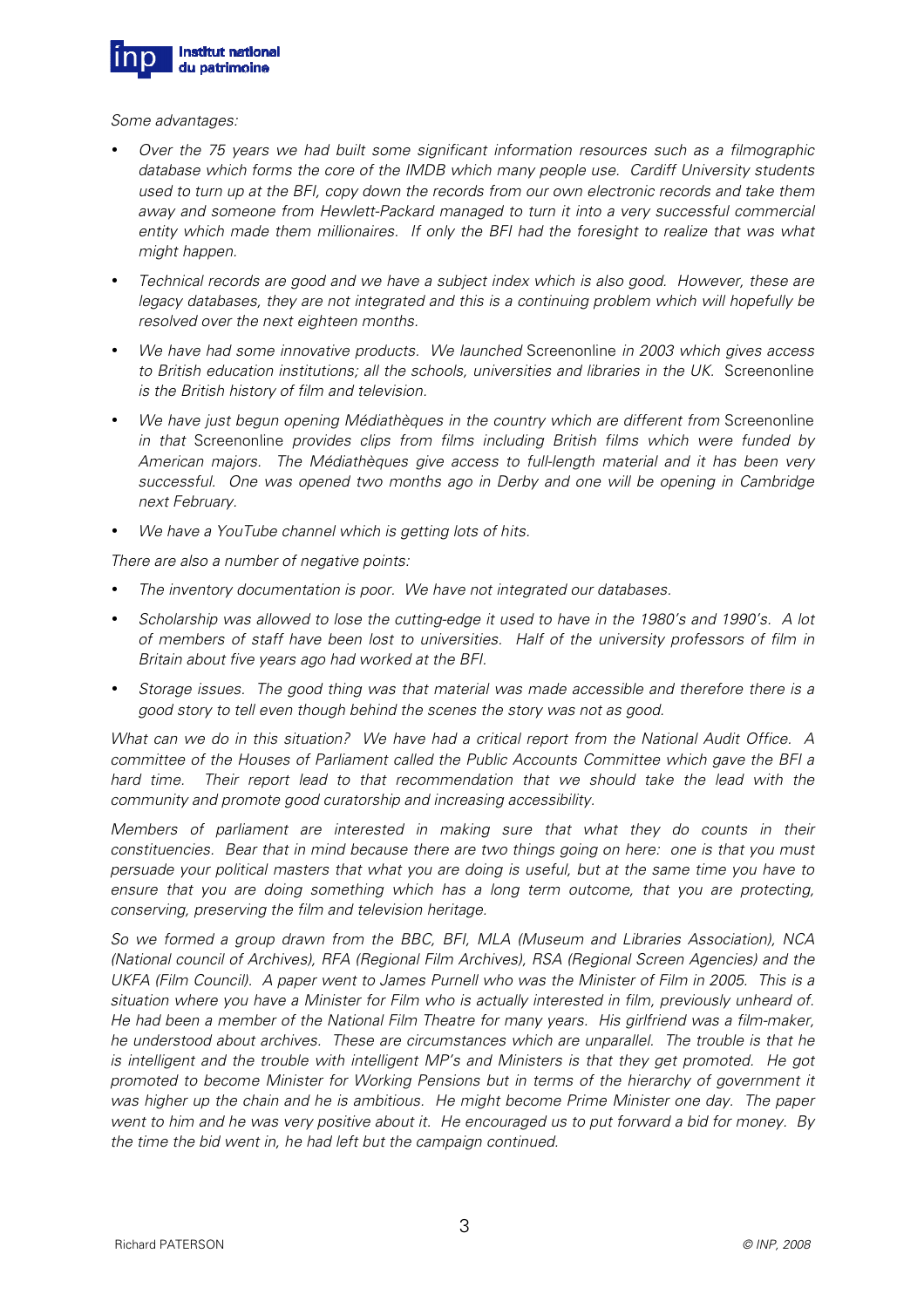

There are other elements other than the BFI. There are regional film archives and there is an interesting tension and I would be interested to see how this reflects in France and other countries. There is a tension between the centre and the periphery. The regional archives are very suspicious of the BFI. Historically there may be a reason for this, but at the moment there is not. We were never able to give them money because we did not have enough. They often started because of local enthusiasts and their funding was increasingly inadequate. They made up the difference between what they got from the university or the local authority with commercial activity and project funding. It was totally uncoordinated, so there was no national policy. This was a major factor in the lobby and in the arguments which subsequently followed. We worked with them on the so-called screen heritage strategy and that is what the outcome was: People should be able to access the screen heritage wherever they live and wherever the materials are held.

#### The Economic Case

The economic case was completely unproven. Economies of scale would suggest that you only need one archive and then access points at many places, but this argument did not get an airing; if it had it would have been shouted down by the regional collections.

The key element in terms of the vision is that the screen heritage collection should be available online, that we have got to demonstrate the value and that we needed a coherent plan for going forward.

#### The Consultation Document

We published this consultation document and this is what it said: heritage is rich; it serves a lot of agendas. We are very big on identity and inclusion at the moment in Britain, so we need to engage with the creative economies. There are huge opportunities which you know about. There is awareness and an appetite for archived film. There were a few series based on our archive on BBC Two, there is one called the Mitchell and Kenyon Collection which was some material shot by fairground entrepreneurs in the early part of the twentieth century in Northern England. It was found in a basement of a garage in Bradford and was in pristine condition. These fairground showmen would go ahead of their fair to towns around Britain; they would shoot the local population and then use that as a way of bringing people to the fairground. It is a very good marketing/PR method and it worked. It is fascinating material. The BBC made a serie based on this "The Lost World of Mitchell and Kenyon", available on DVD. It got a huge audience which actually out-rated the Simpsons at nine o'clock on a Thursday evening. This has been used as a calling card with government.

A two-phased plan was put together with national collections initially and the English Regional Film Archives, and then we would come to the other nationals at a later stage, as well as local and private collections. A bid went in for phase one. The Media Studies Association for Universities is one among others. We had a good response; 200 individuals, 114 written responses and the response was taken account of when formulating the bid. The bid went in under five headings:

- Securing the national collections
- Revitalizing the regions
- Delivering digital access
- Demonstrating educational value
- Steering group.

That was the bid that went in. Thirty-four million one-off capital spent and an on-going revenue funding of six million pounds broken down as shown. We were sort of successful because the twenty-five million pounds which was awarded to us under the comprehensive spending review is not a considerable amount of money. But it is twenty-five million pounds of capital and capital is no good in terms of running something once it is built. It is the same problem as with project funding. We get the money and it all has to be committed by March 2010, so effectively it must all be spent by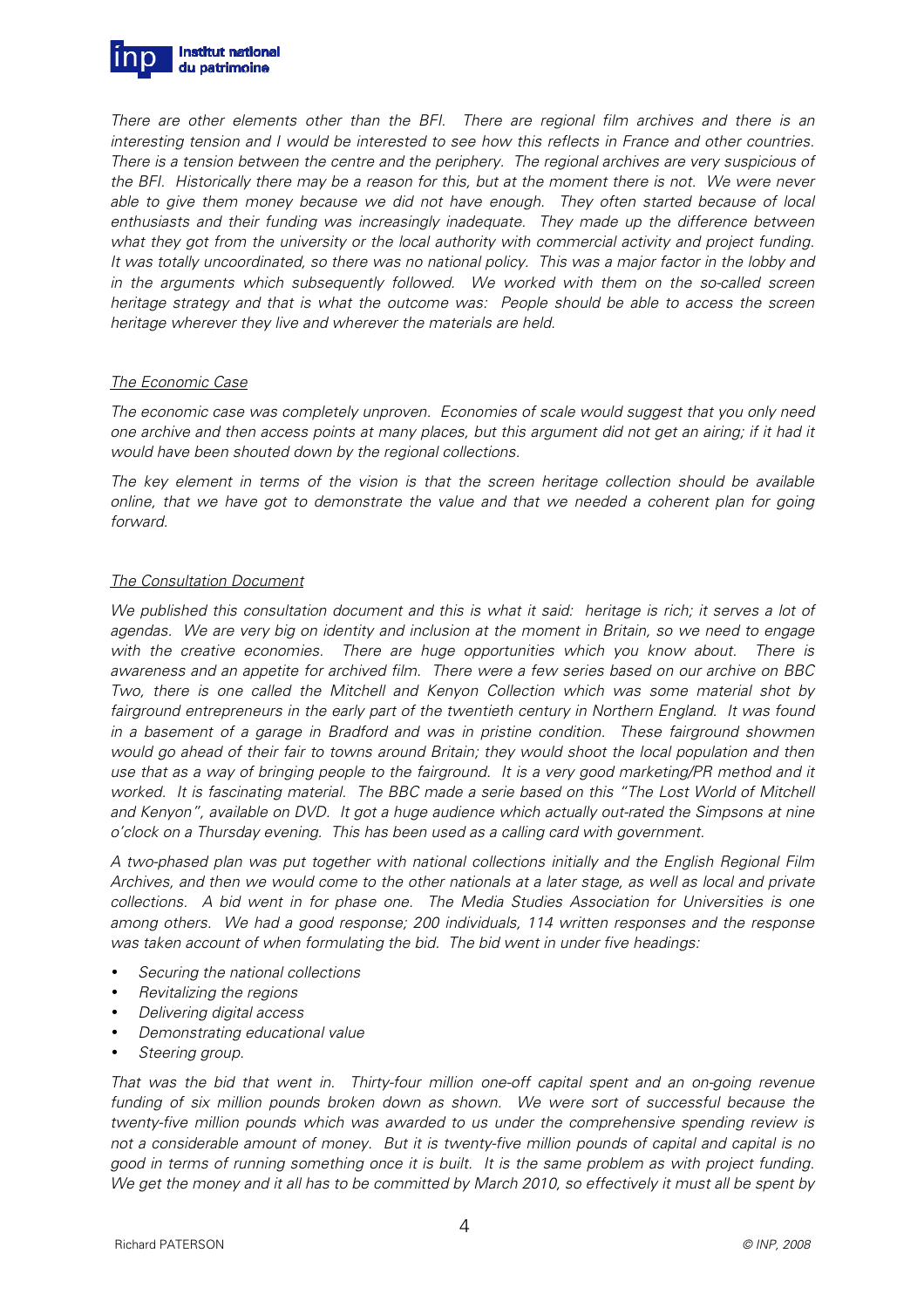

March 2011. Taking some of the elements such as delivering digital access and securing the national collections both require huge amounts of money to make it possible to run the archive and pay the added electricity bill because of the deep-freeze volts. Regarding delivering digital access, the cost is in the hosting and the bandwidth. So there is good news and bad news.

#### The Governance Structure

Because it is public money they have to make sure it is well spent. So we have too many committees and too many documents. We have a program board which draws in the great and the good who recommend the final decisions on how the money shall be spent. The program management groups which basically look after the recommendations which go to the program board, and then the program working groups, of which there are four and I am the project executive of the digital one. Although we have been given it, we haven't quite got it yet because we have to do all these other things. We have to comply with the OGC (Office of Government Commerce) approach to how public money is spent and the Green Book which details every hurdle we have to leap to get any money. We have to put a strategic business case together, then we have to put an outline business case together, and then we have to put together a full business case in order to draw down the money. We have to agree on budget priorities and all of this has to be approved by either the DCMS and/or the Treasury according to how much money is involved.

This is a lot of work which can be very tedious. Project teams were formed from across the stakeholder institutions; they are the ones doing the hard work. Options appraisals had to be done in building these business cases and it is important that we integrate, that it is seen as one project and not four. This has been an interesting experience.

#### Securing the National Collections

The key is the storage; we are going to build a new sub-zero facility. 10.8 million is the estimated price. We have had no less than 660 applications based on the Official Journal of the European Union which have to be marked, due process has to be followed so it could take a long time to come up with a short-list to interview. We are going to refurbish and upgrade our existing facilities and we are investing in IT to improve our business process and we are also going to invest in curatorial work.

# Revitalizing the Regions

Each of the nine English regions is going to get 275,000 pounds to do work in various areas of preservation and access. To begin with, they had to be nominated so various surveys have been conducted and they will be contributing to the access program by doing curatorial work. It is important to say that this is to create a national policy for moving image archives, a UK national network.

I am responsible for digital access. We started prototyping a Union catalogue of all British screen heritage. We started that a month ago having gone through all the tender processes and we will have a prototype up and running by March. We already have an alpha prototype for four of the archives. This will include the BBC. We are leaping ahead on the basis that if you are going to standardize, you should standardize with those who will be part of phase two. The BBC will be part of this, as will the Imperial War Museum. The question is how much it will cost to build this, which will form the basis of the outline business case which I will be writing in the New Year.

Alongside that we need an editorial proposition about what the users want. With Screenonline we have done this for education. This project is for everybody in Britain. Although we haven't made a final decision, we have decided on the themes of people, place and time. I want to make sure that every parliamentary constituency in England has five pieces of film which relate to it, so that when we come to ask for more money, we can tell the MP's that they have something on the "Portrait of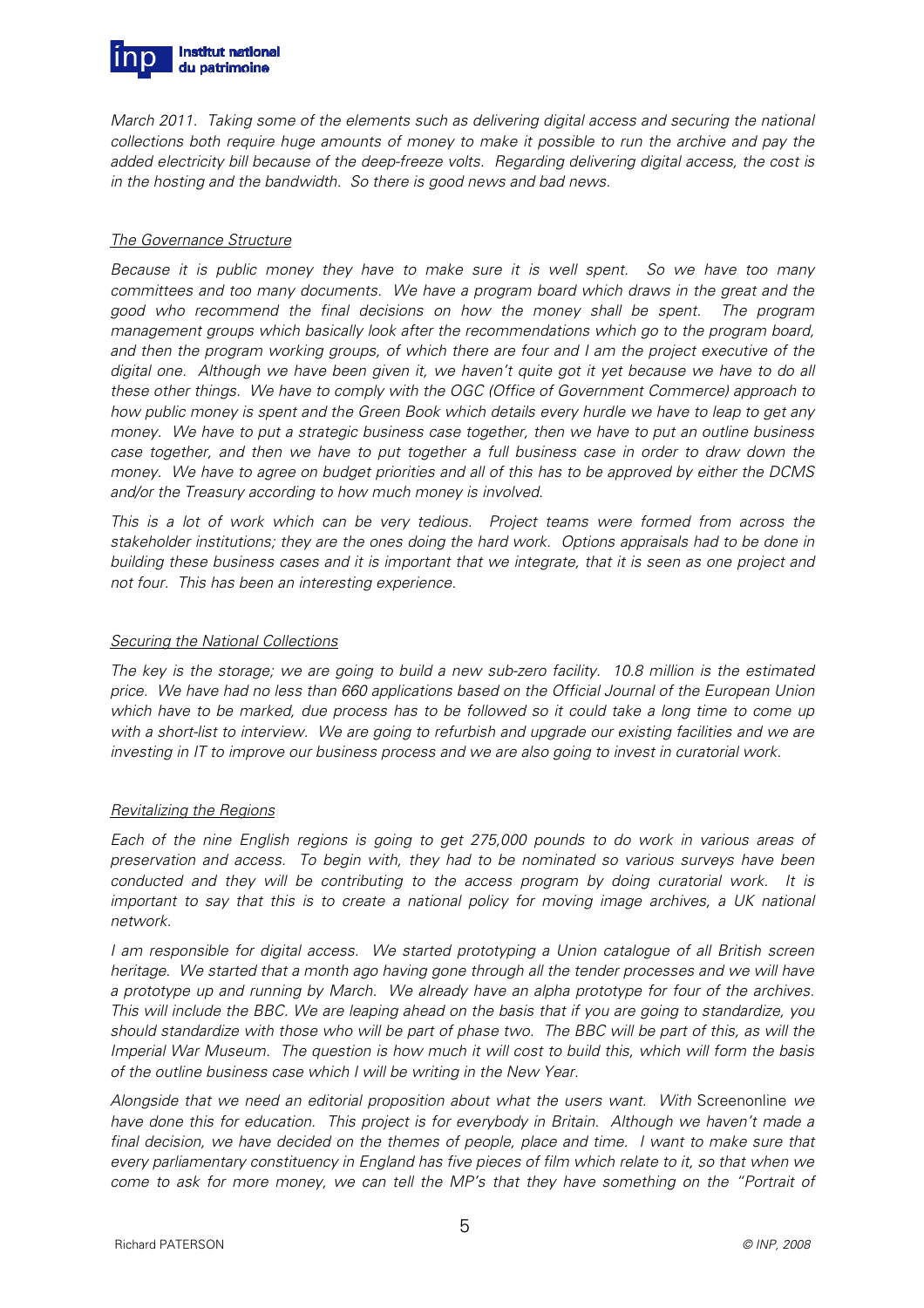

Britain" that relates to their constituency. You can see the pragmatics coming in here; we have basically got to force people to recognize that this is important for their constituents because in the past we have often been asked "what is in it for my constituents?" We are going to answer this question for them.

There are a number of issues there: common data standards, common digital media standards, the whole issue of cataloguing, including the kind of cataloguing is necessary. This is where the sin process becomes relevant and important, but it needs to go beyond the basic cataloguing data to include subject indexing. So we need to be able to find films about sailing off the Isle of Wight or Trains in the Lake District, as well as the Ken Loach films that are held.

The issue of Web 2.2: how and whether we will use the user community to add metadata to our cataloguing, and the extent to which we moderate that.

The issue of rights: we will focus on material we either own, which is out of copyright or which is orphaned.

Whether to have a portal or platforms: this is a big issue; we want to have a portal but can we afford it?

The users are critical and also the issue of affordability which is the most important thing.

# Educational Value

This will get very little money because there is not enough. The idea is to persuade the department for children, schools and families (DCSF) to give us more money.

The next steps are the following:

- Try and find additional sources of funding. There are some such as the lottery funds which we have traditionally relied upon. But we have a problem in that London won the Olympics over Paris; because of this there is less funding for other activities in culture in the UK. We have got to work with national partners; particularly the BBC because they get 3.5 billion pounds each year. This is looking promising in terms of the possibility of cooperating with them. They have something called the iPlayer which is hugely successful online. It is a way of making the tool available and so if we can we would like to adopt that technology and ideally work with them on creating a portal.
- Copyrights,
- Legal deposits: we do not have it and you in France do.

Collections policies such as YouTube for example. Should we be collecting it? If we are then who is going to pay for it?

# **Un intervenant de la salle**

Don't you think it's rather unfair? Roei has a lot of money, a lot of very valuable things he can put online and on the other hand not so many preservation problems such as nitrate, melting and diacetate. When they convert to digital they dispose of the original material. You have everything, you have to preserve for an eternity where they obviously do not care, they care about the present. You care about the future but you are not even sure there is a future for you. Isn't this bizarre?